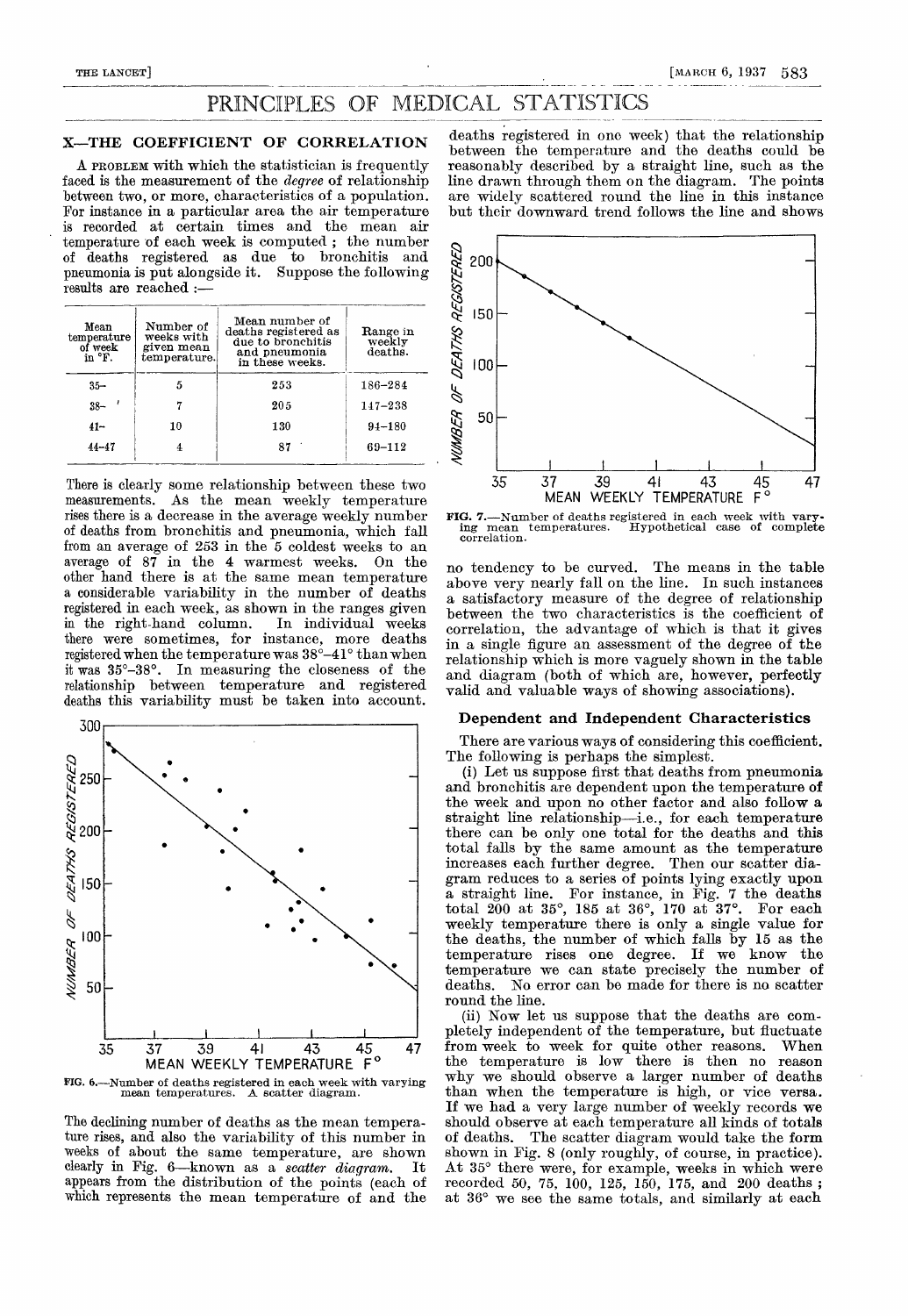higher temperature. The average of the weekly totals of deaths observed is the same at each temperature and is equal to the average of all the weekly observations put together, for the two characteristics being independent there is no tendency for these averages to move up or down as the temperature changes. If we know the temperature of the week we obviously cannot state the number of deaths in that week with any accuracy. We can, however, attempt to do so and we can measure the amount of our error. The best estimate of the



FIG. 8.-Number of deaths registered in each week with varying mean temperatures. Hypothetical case of complete absence of correlation.

deaths we can make at any weekly temperature is the average number of deaths taking place in all the weeks put together-for as pointed out we have no reason to suppose that the deaths recorded in a specified week will be more or less numerous than the average, merely because the temperature was high or low. Our error in a specified week is, therefore, the difference between the mean number of deaths in all weeks and the number of deaths that actually occurred in that particular week; e.g., the mean number of deaths in all the weeks recorded in Fig. 8 was 125 ; in one week with a mean temperature of 36° the number recorded was 50, and our error of estimation for this week is  $125-50 = 75$ . We can compute this error for each week in turn and find the average size of our error, or, preferably, we can find the average of the squared errors. This latter value will, in fact, be the square of the standard deviation of the weekly numbers of deaths (which, as shown previously, is the mean squared deviation of the observations from their average). Our weekly errors between estimation and observation can therefore be measured by  $\sigma^2$ .

(iii) Now let us suppose that neither of the extreme cases is present-i.e., neither complete dependence nor complete independence-but that we have something between the two, as in Fig. 6, where the deaths certainly decline as the temperature rises but show some variability at each temperature. How precisely can we now state the number of deaths when we know the temperature ? Let us draw through the points a line which represents, broadly, their trend. From that line we can read off the expected number of deaths at each temperature and compare<br>it with the observed number in that week. The it with the observed number in that week. difference will be the error we make in using this line. We can calculate this error for each week and the average of these squared errors we can call S2.

Are we any better off in our estimations of the actual weekly deaths by the use of this line than when we say that in each week we expect to see the average number of deaths that took place in all the weeks ? ' We can measure our relative success by comparing  $\sigma^2$  with  $S^2$ . If the two characteristics are entirely independent of one another (as in Fig. 8) the line we draw can have no slope at all and will pass at each temperature through the average number of deaths in all the weeks (there is nothing to make it higher or lower than the average at different tempera. tures).  $S^2$  and  $\sigma^2$  will then be the same. If the two characteristics are completely dependent, as in Fig. 7, then there is no scatter round the line at all and  $S<sup>2</sup>$  becomes 0. In practice we use as a measure

of the degree of association  $\sqrt{1-\frac{S^2}{\sigma^2}}$ which is

known as  $r$  or the correlation coefficient. If no association at all exists  $S^2$  and  $\sigma^2$  are, as pointed out, equal and r equals 0. If there is complete dependence  $S^{\overline{2}}$  is 0 and  $\overline{r}$  equals 1. For any other degree of association  $r$  must lie between 0 and 1, being low as its value approaches 0 and high as it approaches 1.

# The Use and Meaning of the Correlation **Coefficient**

The actual mode of calculation of the correlation coefficient is fully described in numerous statistical text-books, and attention will be confined here to its use and meaning. It is calculated in such a way that its value may be either positive or negative, between  $+ 1$  and  $- 1$ . Either plus or minus 1 indicates complete dependence of one characteristic upon the other, the sign showing whether the association is direct or inverse; a positive value shows that the two characteristics rise and fall togethere.g., age and height of school-children, a negative value that one falls as the other rises, as in our example of deaths and temperature. In the latter instance the value of the coefficient is, in fact,  $-0.90$ . This figure shows that there is in this short series of observations a very high degree of relationship between the temperature and the deaths, but, as it and the graph make obvious, not a complete relationship. Other factors are influencing the number of deaths as well as the temperature. If we knew the equation to the line we could certainly predict the number of deaths that would take place in a particular week with a given mean temperature with more accuracy than would be possible without that information; but the diagram shows that in individual weeks we might still be a long way out in our prediction. It is the original variability in the number of deaths at each temperature than makes it impossible for the prediction to be accurate for an individual week, though we might be able to predict very closely the average number of deaths in a group of weeks of the same temperature. The advantage of the coefficient is, as previously pointed out, that it gives in a single figure a measure of the amount of relationship. For instance, we might calculate two such coefficients between, say, mean weekly temperature and number of deaths from bronchitis and pneumonia at ages 0–5, and between mean weekly<br>temperature and number of these deaths at temperature and number ages 65 and over, and thus determine in which of the two age-groups are deaths from these causes more closely associated with temperature level. We can also pass beyond the coefficient of correlation and find the equation to the straight line that we have drawn through the points. Reading that we have drawn through the points. from the diagram the straight line shows that at a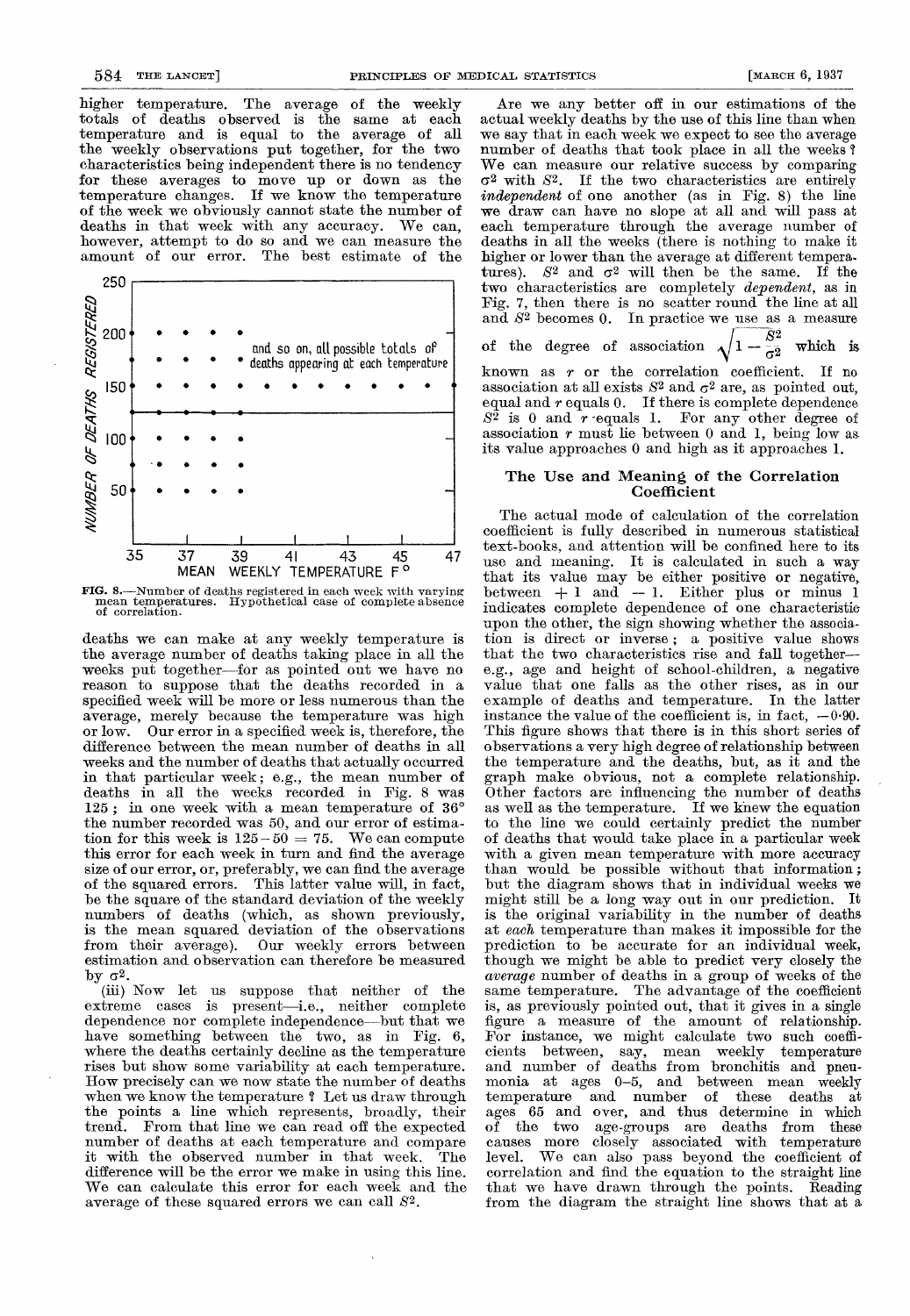weekly temperature of 39° F. the estimated number of deaths is about 205; at a weekly temperature<br>of  $40^{\circ}$  F, the deaths become about 185; at a of  $40^{\circ}$  F. the deaths become about 185; temperature of 41° F. they become 165. For each xise of 1° F. in the mean weekly temperature the deaths will fall, according to this line, by some 20 deaths. In practice the method of calculating the coefficient of correlation ensures that this line is drawn through the points in such a way as to make the sum of the squares of the differences between the actual observations at given temperatures and the corresponding values predicted from the line for those temperatures, have the smallest possible value. No other line drawn through the points could make the sum of the squared errors of the estimates have a smaller value, so that on this criterion our estimates are the best possible.

# THE REGRESSION EQUATION

The equation to the line can be found from the following formula :-

Deaths-Mean number of deaths=

Correlation Standard deviation of deaths

coefficient  $\sim$  Standard deviation of temperature X (Temperature-Mean of the weekly temperatures)

where the two means and standard deviations are those of all the weekly values taken together.

Writing in the values we know from the data under study this becomes-

Deaths-167-038=  $-0.9022 \frac{64.310}{2.867}$  (Temperature-40.908)

The fraction on the right hand side of the equation equals  $20.24$  so that we have--

Deaths  $=-20.24$  (Temperature  $-40.908$ )  $+167.038$ 

Removing the parentheses and multiplying the terms within by  $-20.24$  this becomes-

Deaths =  $-20.24$  Temperature + 827.978 + 167.038 or, finally,

Deaths  $=-20.24$  Temperature  $+995.02$ .

The figure  $-20.24$  shows, as we saw previously from the diagram, that for each rise of 10 F. in the temperature the deaths decline by about 20. (For when the temperature is, say,  $40^{\circ}$  F., the deaths estimated from the line are  $995.02-(20.24)$   $40=185.4$ and when the temperature goes up  $1^{\circ}$  F. to  $41^{\circ}$  F., the estimated deaths are  $995.02 - (20.24) 41 = 165.2.$ )

The figure  $-20.24$  is known as the regression coefficient; as seen above it shows the change that, according to the line, takes place in one characteristic for a unit change in the other. The equation is known as the regression equation. As far as we have gone our conclusions from the example taken is that deaths from bronchitis and pneumonia are in a certain area closely associated with the weekly air temperature and that a rise of  $1^{\circ}$  F. in the latter leads, on the average, to a fall of 20 in the former.

## Precautions in Use and Interpretation

In using and interpreting the correlation coefficient certain points must be observed.

#### THE RELATIONSHIP MUST BE REPRESENTABLE BY A STRAIGHT LINE

(1) In calculating this coefficient we are, as has been shown, presuming that the relationship between<br>the two factors with which we are dealing is one which a straight line adequately describes. If that is not approximately true then this measure of association is not an efficient one. For instance, we may suppose the absence of a vitamin affects some measurable characteristic of the body. As administration of the

vitamin increases a favourable effect on this body measurement is observed, but this favourable effect may continue only up to some optimum point. Further administration leads, let us suppose, to an unfavourable effect. We should then have a distinct curve of relationship between vitamin administration and the measurable characteristic of the body, the latter first rising and then falling. The graph of the points would be shaped roughly like an inverted U and no straight line could possibly describe it. Efficient methods of measuring that type of relationship have been devised-e.g., the correlation ratio-and the correlation coefficient should not be used. Plotting the observations, as in Fig. 6 relating to temperature and deaths from bronchitis and pneumonia, is a rough but reasonably satisfactory way of determining whether a straight line will adequately describe the observations. If the number of observations is large it would be a very heavy test to plot the individual records, but one may then plot the means of columns in place of the individual observationse.g., the mean height of children aged 6-7 years was so many inches, of children aged 7-8 years so many inches-and see whether those means lie approximately on a straight line.

#### THE LINE MUST NOT BE UNDULY EXTENDED

(2) If the straight line is drawn and the regression equation found, it is dangerous to extend that line beyond the range of the actual observations upon which it is based. For example, in school-children height increases with age in such a way that a straight line describes the relationship reasonably well. But to use that line to predict the height of adults would be ridiculous. If, for instance, at school ages height increases each year by an inch and a half, that increase must cease as adult age is reached. The regression equation gives a measure of the relationship between certain observations ; to presume that the same relationship holds beyond the range of those observations would need justification on other grounds.

## ASSOCIATION IS NOT NECESSARILY CAUSATION

(3) The correlation coefficient is a measure of association and in interpreting its meaning one must not confuse association with causation. Proof that not confuse association with causation. A and B are associated is not proof that a change in A is directly responsible for a change in B or vice versa. There may be some common factor C which<br>is responsible for their associated movements. For is responsible for their associated movements. instance, in a series of towns it might be shown that<br>the phthisis death-rate and overcrowding were phthisis death-rate and overcrowding were correlated with one another, the former being high where the latter was high and vice versa. This is not necessarily evidence that phthisis is due to overcrowding. Possibly, and probably, towns with a high degree of overcrowding are also those with a low standard of living and nutrition. This third factor may be the one which is responsible for the level of the phthisis rate, and overcrowding is only indirectly associated with it. It follows that the meaning of correlation coefficients must always be considered with care, whether the relationship is a simple direct one or due to the interplay of other common factors. In statistics we are invariably trying to disentangle a chain of causation and several factors are likely to be involved. Time correlations are particularly difficult to interpret but are particularly frequent in use as evidence of causal relationships-e.g., the recorded increase in the death-rate from cancer is attributed to the increase in the